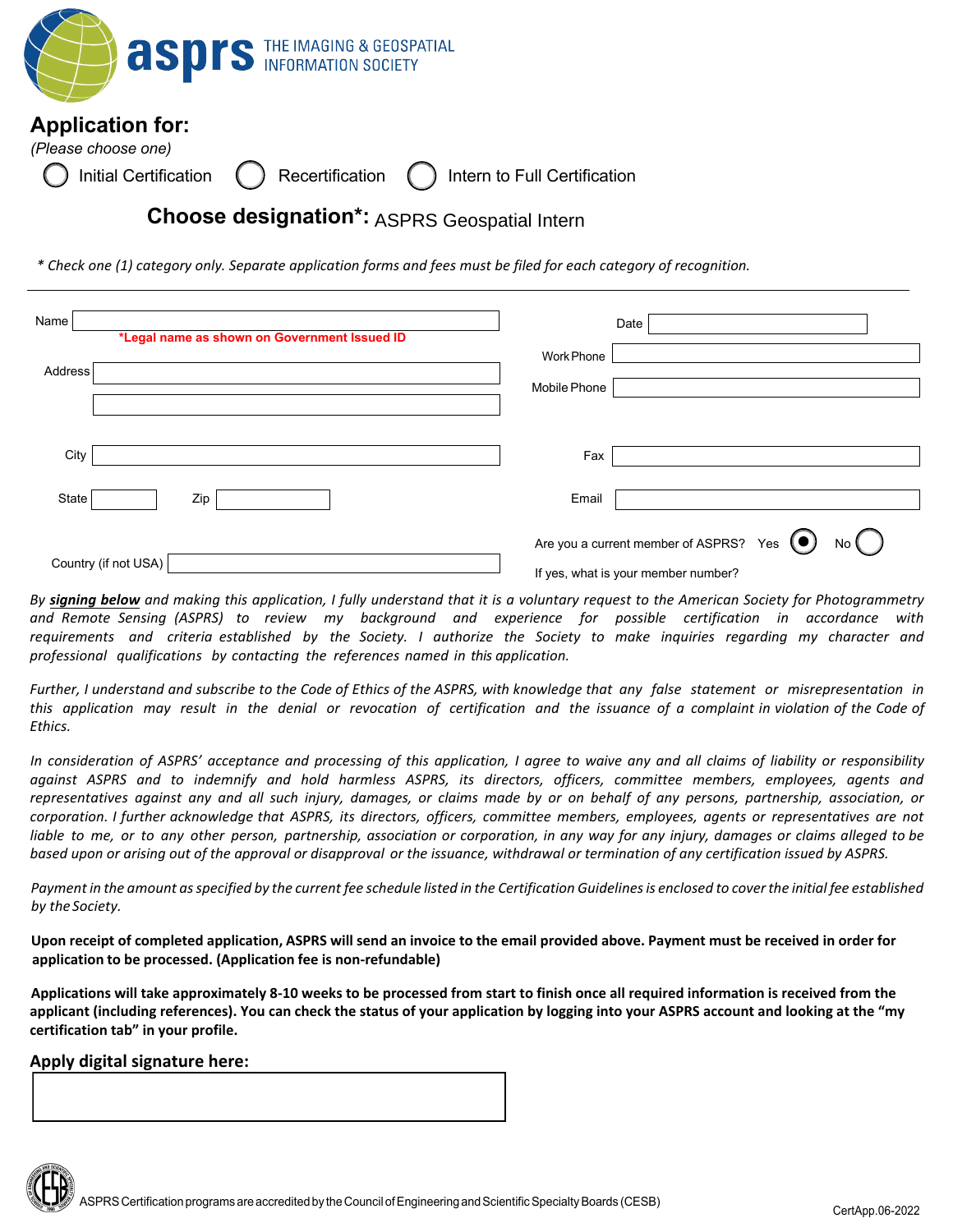## NOTE:INPUT BOXES WILLEXPAND TO ACCOMMODATETEXT

### **1. EDUCATION ANDBACKGROUND** (Only required for initial application)

| A. HIGH SCHOOL<br>(Name and Location)                                                                |                              |            |                          |  |  |
|------------------------------------------------------------------------------------------------------|------------------------------|------------|--------------------------|--|--|
| $\bigcap$ Academic<br>Year Graduated<br>$\subset$                                                    | Technical                    | ) Other: ∥ |                          |  |  |
| B. HIGHER EDUCATION (if no degree granted, furnish total credit hours earned and in which subjects): |                              |            |                          |  |  |
| <b>Name of Institution</b>                                                                           | Dates Attended Degree Earned |            | <b>Major or Subjects</b> |  |  |
|                                                                                                      |                              |            |                          |  |  |
|                                                                                                      |                              |            |                          |  |  |
|                                                                                                      |                              |            |                          |  |  |
|                                                                                                      |                              |            |                          |  |  |

#### **C. HIGHER EDUCATION COURSES** (beyond those required for Degree(s) above; give date and length of course) (If applying for Geospacial Intern, 2 courses required):

| Name of Course | Date | <b>Course Length</b> |
|----------------|------|----------------------|
|                |      |                      |
|                |      |                      |
|                |      |                      |
|                |      |                      |

**D. SPECIAL EDUCATION PROGRAMS** (applicable seminars, symposia, workshops, military or other government sponsored schools or trainingprograms):

#### **E. MEMBERSHIP IN ACADEMIC HONOR SOCIETIES AND ACADEMIC HONORS RECEIVED:**

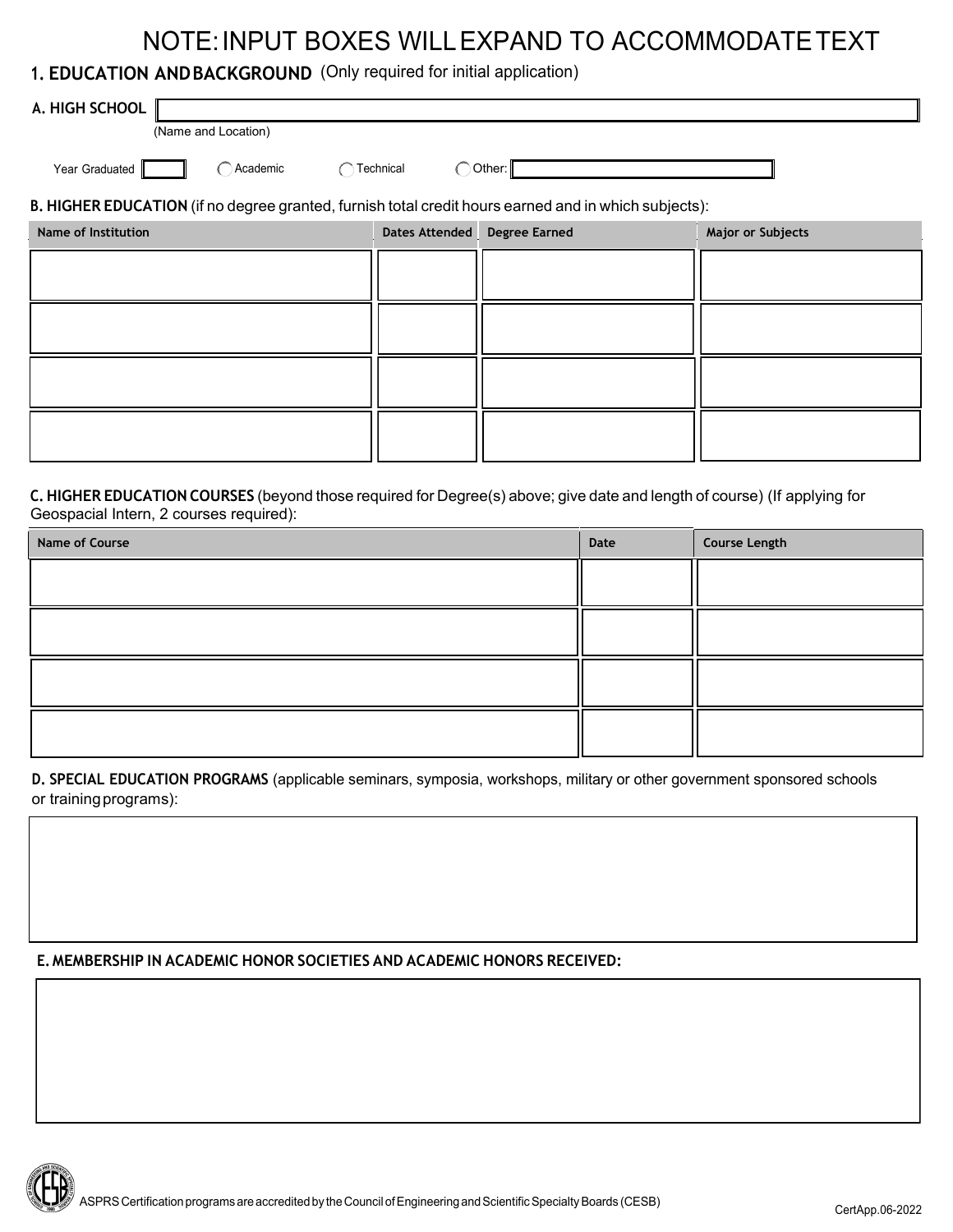**G. ADDITIONAL DATA** (relating to education and background, e.g., thesis, special research work, etc.):

#### *2.* **RELEVANT WORK EXPERIENCE** *Cells will enlarge to accommodate text. (If applying for Intern, list internships, etc.) This section required for initial applications, recertification applicants use PDH Form.*

| Date    | Position title, name of employer, and description of | Time - Years/Months |              |                                                                            |
|---------|------------------------------------------------------|---------------------|--------------|----------------------------------------------------------------------------|
| From/To | each workengagement*                                 | Sub-Prof.           | Professional | Name, address, and telephone number of person<br>who knows your work fully |
|         |                                                      |                     |              |                                                                            |
|         |                                                      |                     |              |                                                                            |
|         |                                                      |                     |              |                                                                            |
|         |                                                      |                     |              |                                                                            |
|         |                                                      |                     |              |                                                                            |
|         |                                                      |                     |              |                                                                            |
|         |                                                      |                     |              |                                                                            |
|         |                                                      |                     |              |                                                                            |
|         |                                                      |                     |              |                                                                            |
|         |                                                      |                     |              |                                                                            |
|         |                                                      |                     |              |                                                                            |

\*This statement must begin with first work assignment or date of graduation from a school, college, or university. Carefully distinguish between sub-professional and professional assignments and describe the degree and extent of responsibility for each engagement. (Refer to Classification Chart for Photogrammetry.) Indicate Civil Service titles, series and grade, if applicable.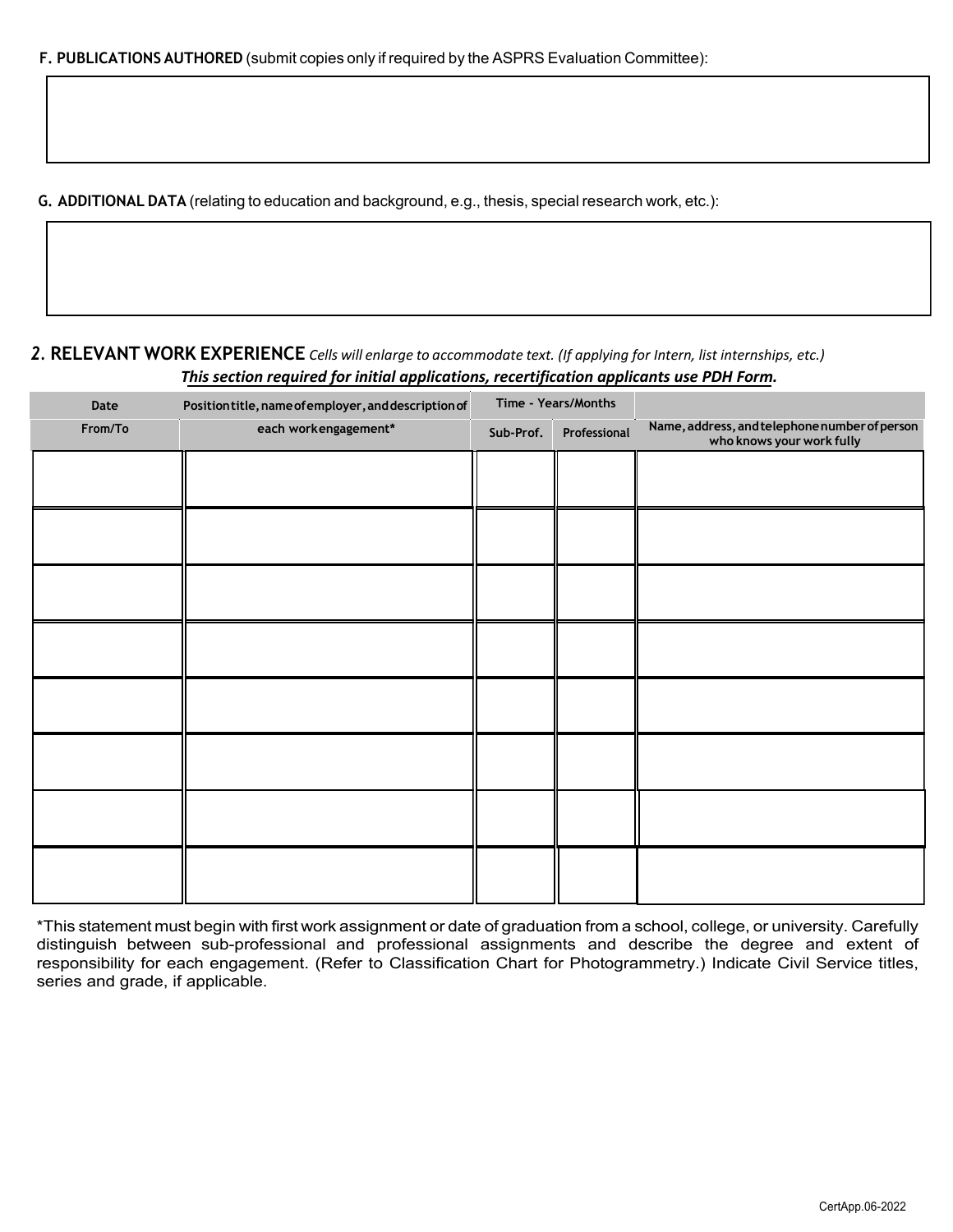**3. PROFESSIONALASSOCIATIONMEMBERSHIPANDACTIVITIES** (list separately theprofessionalassociations or societies you belong to, **including ASPRS**, with dates, category [student, regular, associate, etc.] and offices and/or committee assignmentsheld)

| <b>Association Name</b> | <b>Dates Active</b> | Membership<br>Category | Offices and/or Committee Assignments |
|-------------------------|---------------------|------------------------|--------------------------------------|
|                         |                     |                        |                                      |
|                         |                     |                        |                                      |
|                         |                     |                        |                                      |
|                         |                     |                        |                                      |

**4. REFERENCES** Provide name **and email addresses** at least four people, preferably ASPRS members, who are or who have held responsible positionsin the geospatial sciences,who have a personal knowledge of your character and professional qualifications. (Geospatial Interns are only required to have 1 reference from their academic advisor) **ASPRS will contact your references and obtain your references.**

| $\mathbf{1}$ . | Name  | 2. | Name  |  |
|----------------|-------|----|-------|--|
|                | Email |    | Email |  |
| 3.             | Name  | 4. | Name  |  |
|                | Email |    | Email |  |